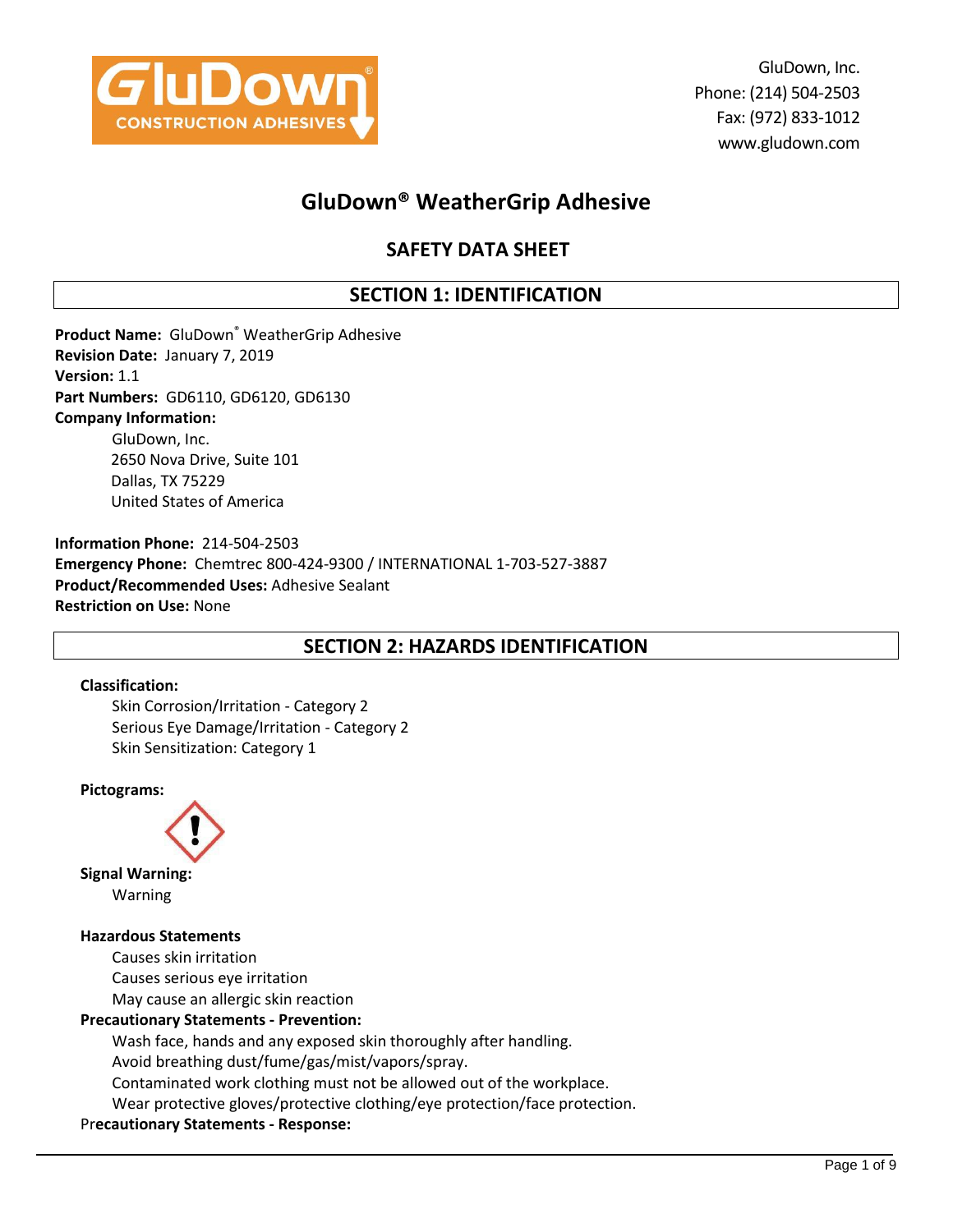IF IN EYES: Rinse cautiously with water for several minutes. Remove contact lenses, if present and easy to do. Continue rinsing If eye irritation persists: Get medical advice/attention

IF ON SKIN: Wash with plenty of soap and water Take off contaminated clothing and wash before reuse If skin irritation or rash occurs: Get medical advice/attention

### **Precautionary Statements - Disposal:**

Dispose of contents/container to disposal recycling center. Under RCRA it is the responsibility of the user of the product to determine at the time of disposal whether the product meets RCRA criteria for hazardous waste. Waste management should be in full compliance with federal, state and local laws.

## **SECTION 3: COMPOSITION / INFORMATION ON INGREDIENT**

| <b>CAS</b>  | <b>Chemical Name</b> | % by Weight |
|-------------|----------------------|-------------|
| Proprietary | Proprietary          | 40%-50%     |
| Proprietary | Proprietary          | 10%-20%     |
| Proprietary | Proprietary          | $<$ 1%      |
| Proprietary | Proprietary          | $< 1\%$     |
| Proprietary | Proprietary          | $<1\%$      |

## **SECTION 4: FIRST-AID MEASURES**

### **Inhalation:**

IF INHALED: Remove to fresh air

### **Skin Contact:**

IF ON SKIN: Wash with plenty of soap and water. Take off contaminated clothing and wash it before reuse. If skin irritation or rash occurs: Get medical advice/attention.

### **Eye Contact:**

IF I EYES: Rinse cautiously with water for several minutes. Remove contact lenses, if present and easy to do. Continue rinsing. If eye irritation persists: Get medical advice/attention.

### **Ingestion:**

IF SWALLOWED: Clean mouth with water and drink plenty of water afterwards.

## **SECTION 5: FIRE-FIGHTING MEASURES**

### **Suitable Extinguishing Media:**

Carbon Dioxide (CO2) Dry Chemical Foam Water Spray (fog) **Unsuitable Extinguishing Media:** 

Not available.

### **Specific Hazards Arising from the Chemical:**

Products may burn, but do not ignite readily.

### **Hazardous Combustion Products:**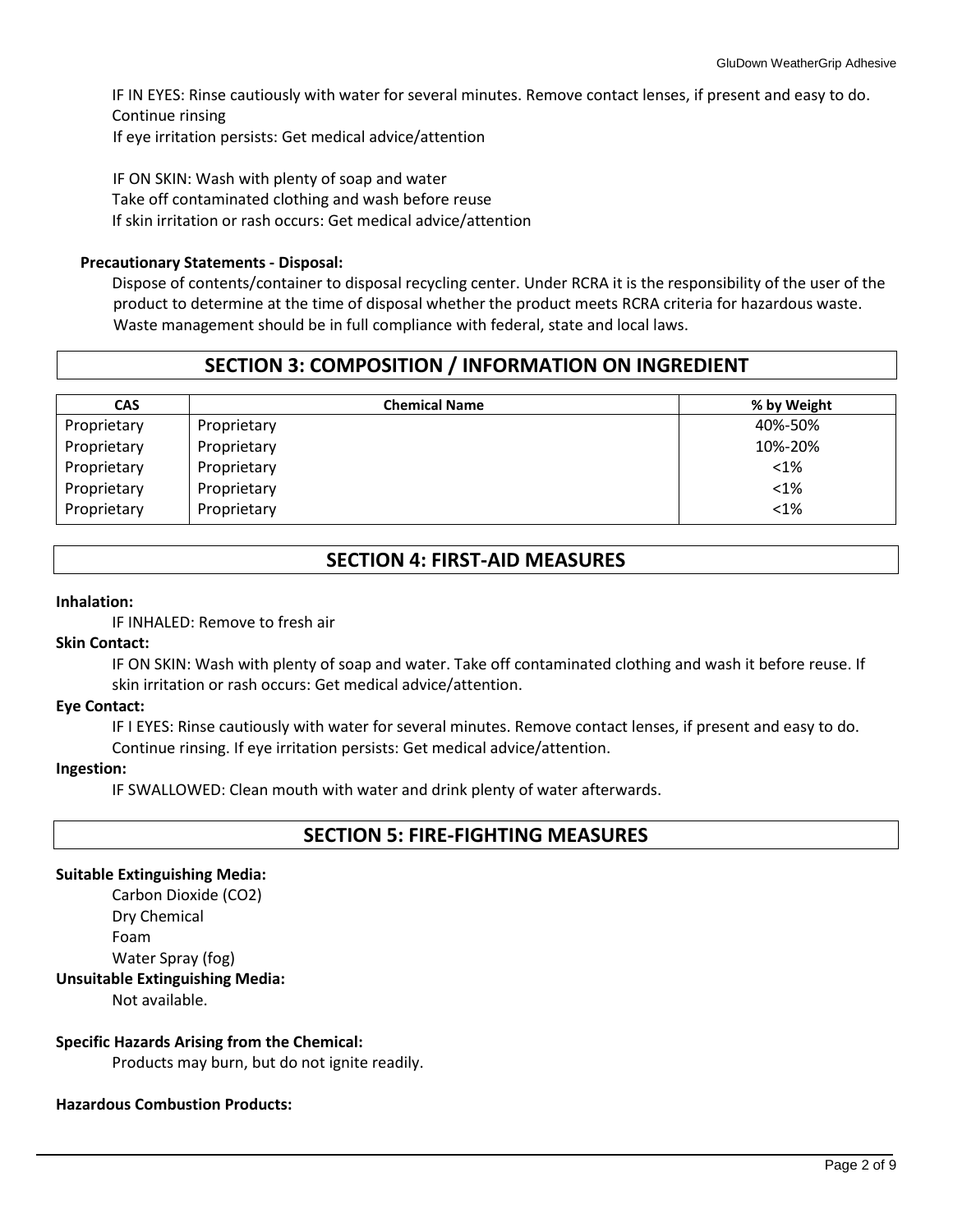Upon decomposition, this product emits carbon monoxide, carbon dioxide and/or low molecular weight hydrocarbons.

### **Protective equipment and precautions for firefighters:**

As in any fire, wear self-contained breathing apparatus pressure-demand, MSHA/NIOSH (approved or equivalent) and full protective gear. Move material from fire area if it can be done without risk. Cool containers with water. Avoid inhalation of vapors or combustion by-products. Use extinguishing agents appropriate for surrounding fire. Dike for later disposal. Stay upwind and keep out low areas.

## **SECTION 6: ACCIDENTAL RELEASE MEASURES**

### **Personal precautions, protective equipment and emergency procedures**

### **Personal Precautions:**

Wear personal protective clothing and equipment, see Section 8. Keep unnecessary people away, isolate hazard area and deny entry. Only personnel trained for the hazards of this material should perform clean up and disposal.

### **Environmental Precautions:**

Avoid release to the environment.

### **Methods and Materials for Containment and Cleaning Up**

### **Methods for Containment:**

Prevent further leakage or spillage if safe to do so.

### **Methods for Clean Up:**

Ventilate the area. Stop leak if possible without personal risk. Absorb with sand or other non-combustible material. Collect spilled material in appropriate container for disposal.

## **SECTION 7: HANDLING AND STORAGE**

### **Precautions for Safe Handling**

### **Advice on Safe Handling:**

Wash face, hands and any exposed skin thoroughly after handling. Avoid breathing dust/fume/gas/mist/vapors/spray. Contaminated work clothing must not be allowed out of the workplace. Wear protective gloves/protective clothing and eye/face protection.

### **Conditions for Safe Storage, including and incompatibilities**

### **Storage Conditions:**

Store and handle in accordance with all current regulations and standards. Keep container tightly closed. Keep separated from incompatible substances.

### **Incompatibilities:**

Strong acids. Strong oxidizing agents.

## **SECTION 8: EXPOSURE CONTROLS/PERSONAL PROTECTION**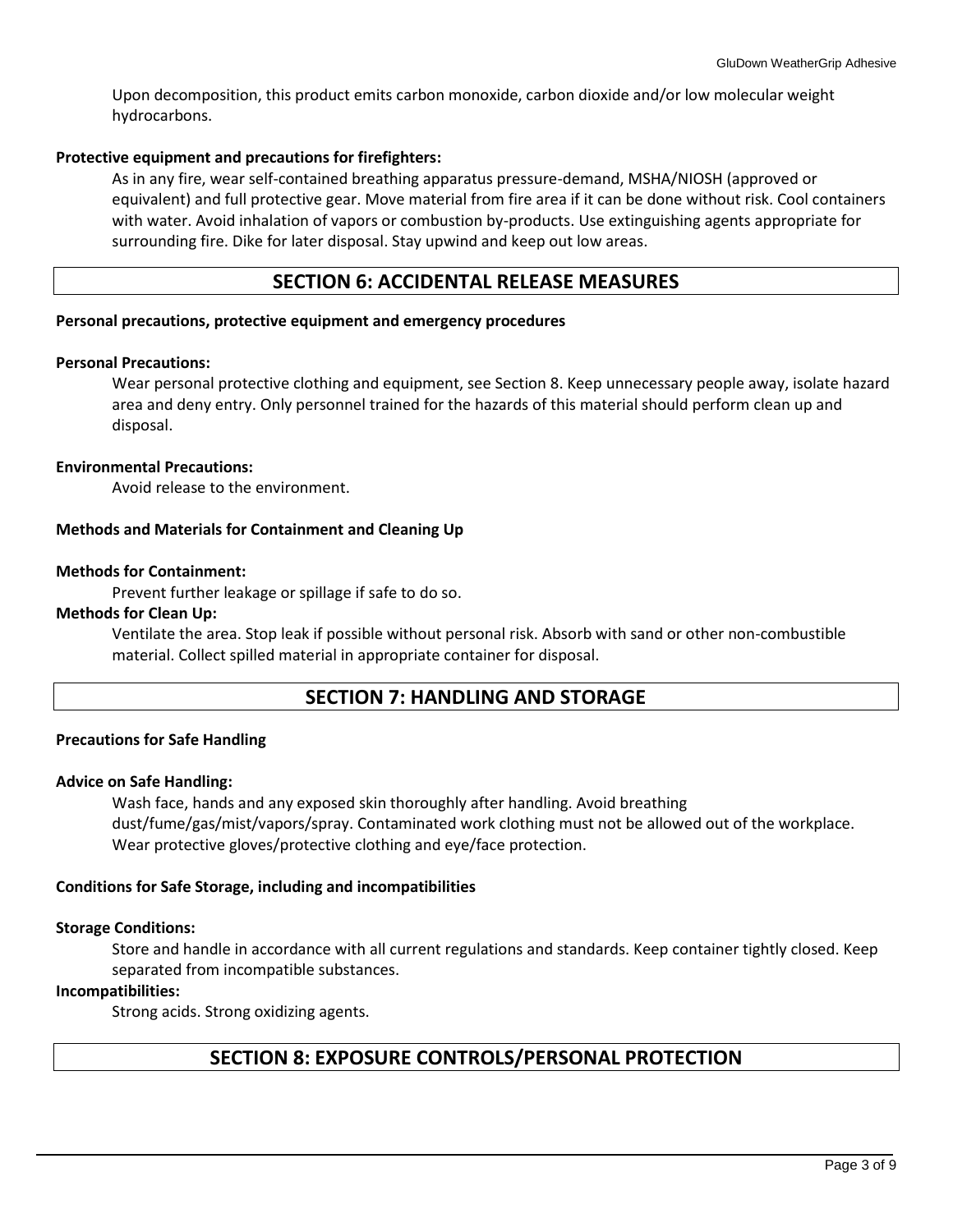| <b>Exposure Guidelines</b>                       |                                 |                        |  |  |  |  |
|--------------------------------------------------|---------------------------------|------------------------|--|--|--|--|
| <b>Chemical Component</b>                        | CAS No.                         | <b>Exposure Limits</b> |  |  |  |  |
| Proprietary                                      | <b>OSHA PEL:</b><br>Proprietary |                        |  |  |  |  |
| TWA: 15 mg/m3 (total dust)                       |                                 |                        |  |  |  |  |
| TWA: 5 mg/m3 (respirable fraction                |                                 |                        |  |  |  |  |
| TWA (vacated): 15 mg/m3 (total dust)             |                                 |                        |  |  |  |  |
| TWA (vacated): 5 mg/m3 (respirable fraction)     |                                 |                        |  |  |  |  |
| <b>NIOSH IDLH:</b>                               |                                 |                        |  |  |  |  |
| TWA: 10 mg/m3 (total dust)                       |                                 |                        |  |  |  |  |
| TWA: 5 mg/m3 (respirable fraction)               |                                 |                        |  |  |  |  |
| <b>NIOSH IDLH:</b><br>Proprietary<br>Proprietary |                                 |                        |  |  |  |  |
| TWA: 10 mg/m3 (total dust)                       |                                 |                        |  |  |  |  |
| TWA: 5 mg/m3 (respirable dust)                   |                                 |                        |  |  |  |  |
| <b>ACGIH TLV</b><br>Proprietary<br>Proprietary   |                                 |                        |  |  |  |  |
| STEL: 0.2 mg/m3 Sn                               |                                 |                        |  |  |  |  |
| TWA: $0.1 \text{ mg/m}$ 3 Sn S*                  |                                 |                        |  |  |  |  |

### **Appropriate Engineering Controls:**

Provide local exhaust ventilation system. Ensure compliance with applicable exposure limits. Provide an emergency eye wash fountain and quick drench shower in the immediate work area.

### **Individual protection measures, such as personal protective equipment:**

### **Eye/Face Protection:**

Wear splash resistant safety goggles with a face shield.

### **Skin and Body Protection:**

Wear appropriate chemical resistant clothing. Wear appropriate chemical resistant gloves.

### **Respiratory Protection:**

Use an approved respirator if exposure limits are exceeded or if irritation develops or persists.

### **General Hygiene Considerations:**

Handle in accordance with good industrial hygiene and safety practice.

## **SECTION 9: PHYSICAL AND CHEMICAL PROPERTIES**

| <b>Physical State:</b>             | Liquid             | Appearance:                            | Paste                 |  |
|------------------------------------|--------------------|----------------------------------------|-----------------------|--|
| Color:                             |                    | In accordance with product description |                       |  |
| Odor:                              | <b>Odorless</b>    | <b>Odor Threshold:</b>                 | Not determined        |  |
| pH:                                | Not determined     | <b>Melting Point:</b>                  | Not determined        |  |
| <b>Boiling Point:</b>              | Not determined     | <b>Flash Point:</b>                    | >93.3°C (200°F)       |  |
| <b>Evaporation Rate:</b>           | Not determined     | <b>Flammability (Sold, Gas)</b>        | Liquid-Not applicable |  |
|                                    |                    | Upper Limit: Not determined            |                       |  |
| <b>Flammability Limits in Air:</b> |                    | Lower Limit: Not determined            |                       |  |
| <b>Vapor Pressure:</b>             | Not determined     | <b>Vapor Density:</b>                  | $1.3 - 1.7$           |  |
| Density:                           | 13.8 $\frac{1}{2}$ | <b>Water Solubility:</b>               | Slightly soluble      |  |
| Solubility in other                | Not determined     | <b>Partition Coefficient:</b>          | Not determined        |  |
| Solvents:                          |                    |                                        |                       |  |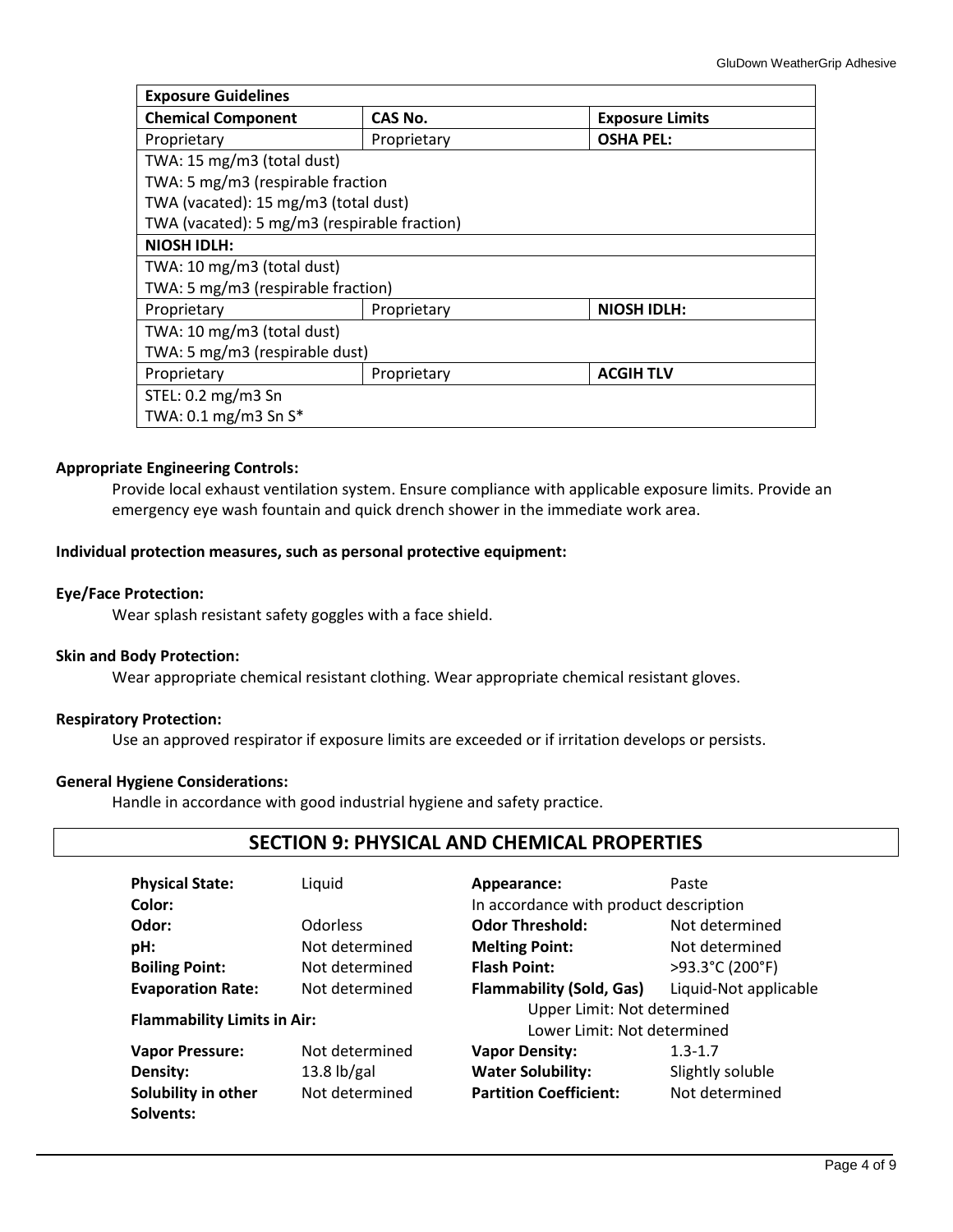**Auto-ignition Temp.:** Not determined **Decomposition Temp.:** Not determined **Kinematic Viscosity:** 750,000 cps **Dynamic Viscosity:** Not determined **Explosive Properties:** Not determined **Oxidizing Properties:** Not determined

## **SECTION 10: STABILITY AND REACTIVITY**

### **Reactivity:**

Not reactive under normal conditions.

#### **Chemical Stability:**

Stable under recommended storage conditions.

### **Possibility of Hazardous Reactions:**

None under normal processing.

#### **Hazardous Polymerization:**

Will not polymerize

### **Conditions to Avoid:**

Avoid heat, sparks, open flames and other ignition sources. Avoid contact with incompatible materials.

#### **Incompatible Materials:**

Strong acids. Strong oxidizing agents.

### **Hazardous Decomposition Products:**

Upon decomposition, this product may yield oxides of nitrogen and ammonia, carbon dioxide, and other low molecular weight hydrocarbons.

### **SECTION 11: TOXICOLOGICAL INFORMATION**

### **Information on Likely Routes of Exposure**

#### **Eye Contact:**

Avoid eye contact

## **Skin Contact:**

May be harmful in contact with skin

### **Inhalation:**

Do not inhale

### **Ingestion:**

May be harmful if swallowed

### **Component Information:**

| Component   | CAS No.     | <b>Results</b>           | <b>Species</b> | <b>Dose</b>                              | <b>Exposure</b> |
|-------------|-------------|--------------------------|----------------|------------------------------------------|-----------------|
| Proprietary | Proprietary | LD50 Oral                | Rat            | $=6,450 \,\mathrm{mg/kg}$                | N/A             |
| Proprietary | Proprietary | LD50 Oral                | Rat            | $= 3,750 \text{ mg/kg}$<br>$>2$ g/kg     | N/A             |
| Proprietary | Proprietary | LD50 Oral                | Rat            | $= 2,413$ mg/kg<br>$=7,460 \mu L/kg$     | N/A             |
| Proprietary | Proprietary | LD50 Oral<br>LD50 Dermal | Rat<br>Rabbit  | $= 7,340 \mu L/kg$<br>$= 3,360 \mu L/kg$ | N/A             |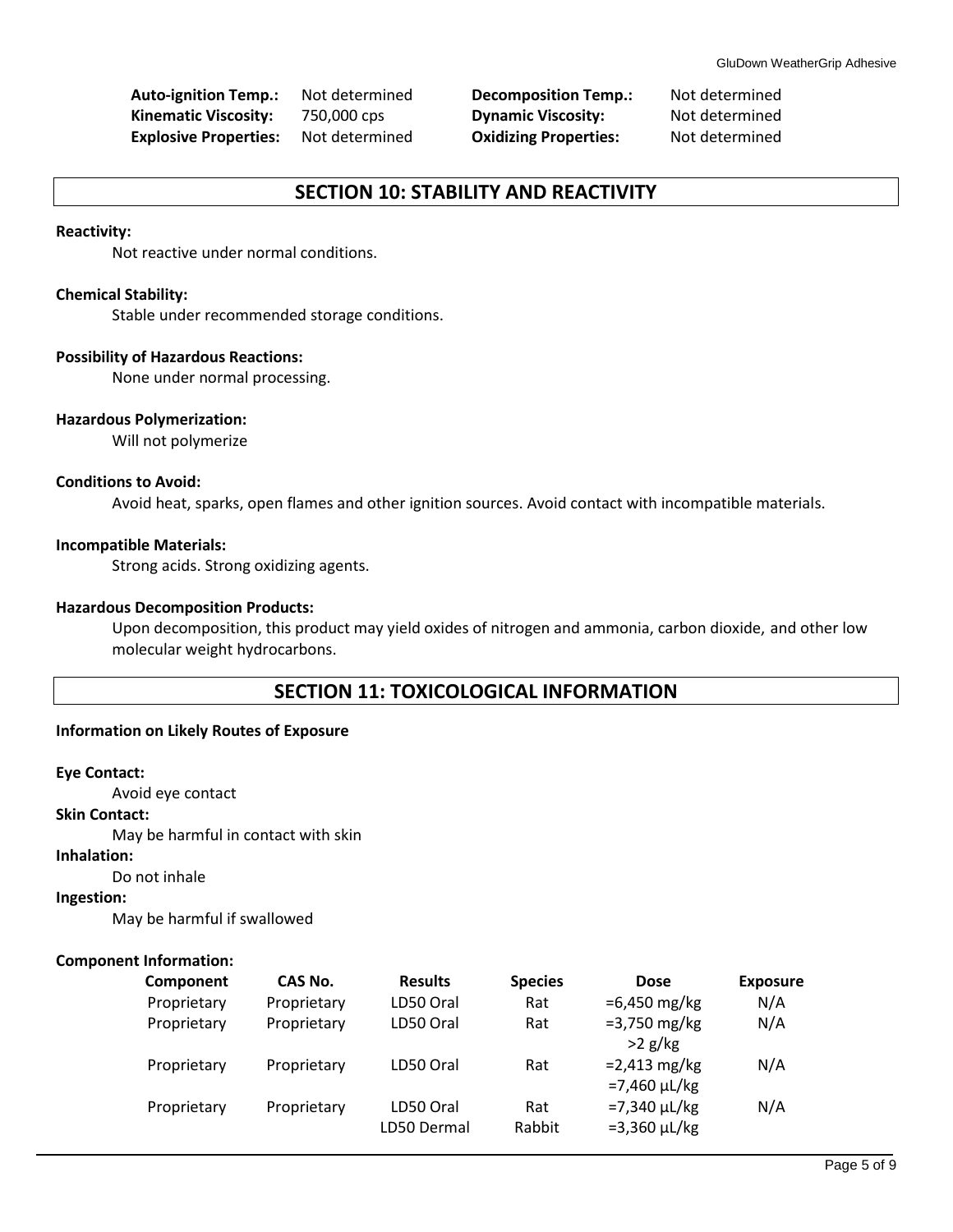| Proprietary | Proprietary | LD50 Oral   | Rat    | $=4,600 \text{ mg/kg}$ | N/A  |
|-------------|-------------|-------------|--------|------------------------|------|
|             |             | LD50 Dermal | Rabbit | $>5$ g/kg              |      |
| Proprietary | Proprietary | LD50 Oral   | Rat    | 20,000 mg/kg           | N/A  |
| Proprietary | Proprietary | LD50 Oral   | Rat    | $>2,325$ mg/kg         | N/A  |
| Proprietary | Proprietary | LC50        | Rat    | $=500 \text{ mg/m}$ 3  | 4 hr |
|             |             | Inhalation  |        |                        |      |

### **Information on physical, chemical, and toxicological effects**

#### **Symptoms:**

Please see Section 4 of the SDS for symptoms

#### **Delayed and immediate effects as well as chronic effects from short and long-term exposure**

### **Skin Corrosion/Irritation:**

Causes skin irritation

#### **Serious Eye Damage/Irritation:**

Causes serious eye irritation

### **Sensitization:**

May cause an allergic skin reaction.

#### **Carcinogenicity:**

Based on the information provided, this product does not contain any carcinogens or potential carcinogens as listed by OSHA, IARC or NTP.

### **Numerical Measures of Toxicity**

## **The following values are calculated based on chapter 3.1 of the GHS document. ATEmix (oral):** 4,086.00 mg/kg **ATEmix (dermal):** 3,098.00 mg/kg **ATEmix (inhalation-dust/mist):** 5.1 mg/L

## **SECTION 12: ECOLOGICAL INFORMATION**

#### **Ecotoxicity**

The product is not classified as environmentally hazardous. However, this does not exclude the possibility that large or frequent spills can have a harmful or damaging effect on the environment.

### **Persistence/Degradability:**

Not determined

#### **Bioaccumulation:**

Not determined

#### **Mobility:**

Not determined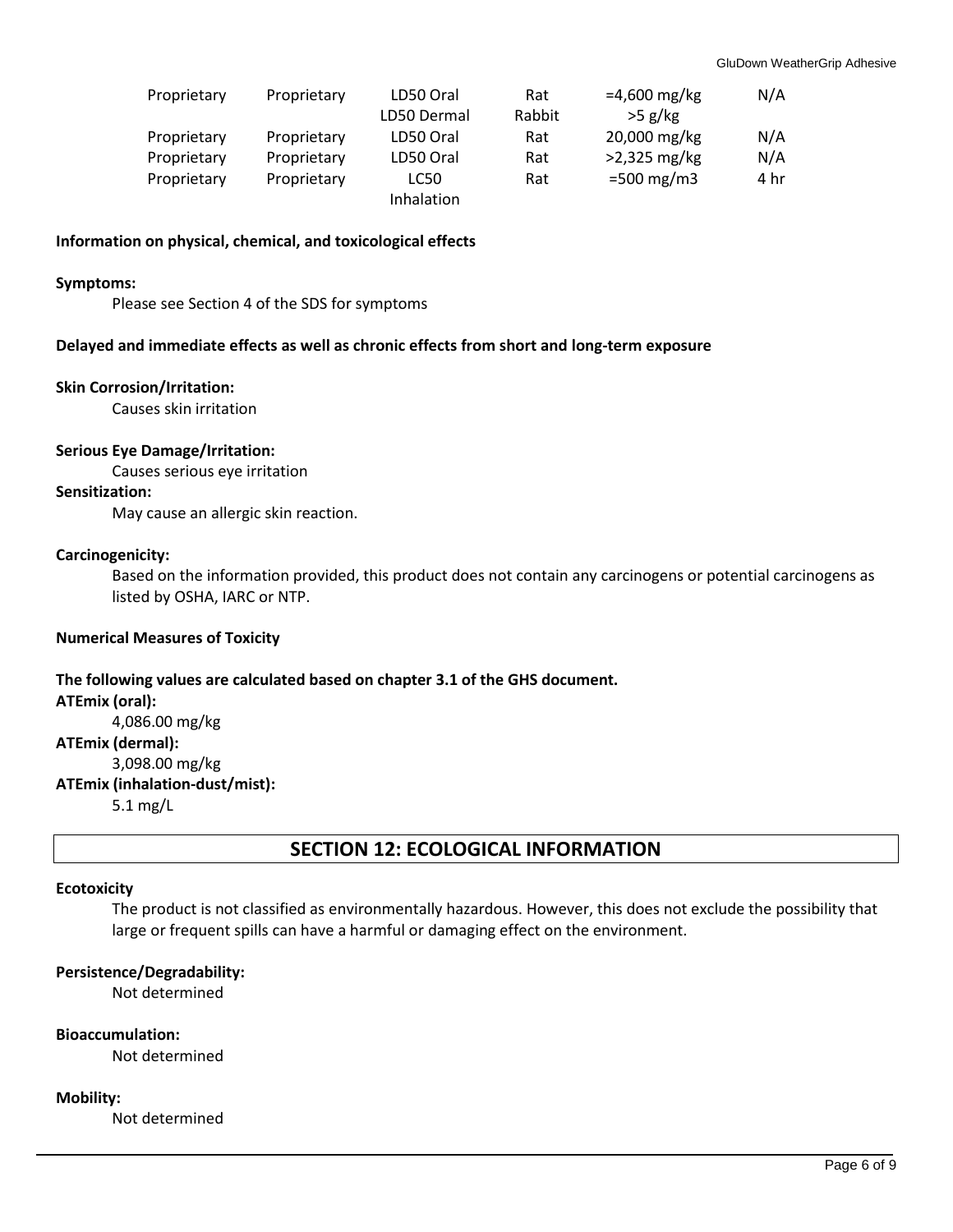#### **Other Adverse Effects:**

Not determined

## **SECTION 13: DISPOSAL CONSIDERATIONS**

#### **Waste Treatment Methods**

#### **Disposal of Wastes**

Disposal should be in accordance with applicable regional, national and local laws and regulations.

### **Contaminated Packaging**

Disposal should be in accordance with applicable regional, national and local laws and regulations.

### **California Hazardous Waste Status**

**Chemical Component CAS No. California Hazardous Waste Status** Proprietary Proprietary Toxic

## **SECTION 14: TRANSPORT INFORMATION**

#### **Note**

Please see current shipping paper for most up to date shipping information, including exemptions and special circumstances.

### **DOT**

Not regulated

### **IATA**

Not regulated

### **IMDG**

Not regulated

## **SECTION 15: REGULATORY INFORMATION**

| <b>Chemical Name</b> | <b>TSCA</b> | <b>DSL/NDSL</b> | <b>EINECS/ELINCS</b> | <b>ENCS</b> | <b>IECSC</b> | <b>KECL</b> | <b>PICCS</b> | <b>AICS</b> |
|----------------------|-------------|-----------------|----------------------|-------------|--------------|-------------|--------------|-------------|
| Proprietary          | Χ           | х               | ∧                    | Χ           | x            | х           | x            | X           |
| Proprietary          |             |                 |                      | Χ           |              |             |              | Χ           |
| Proprietary          | Χ           | χ               | v<br>∧               | X           | χ            | χ           | x            | x           |
| Proprietary          | x           | x               | v<br>v               | Χ           | X            | x           | χ            | X           |
| Proprietary          | X           | x               | χ                    | χ           | x            | x           | X            | X           |
| Proprietary          | Χ           | x               | Χ                    | X           | x            | χ           | χ            | X           |
| Proprietary          | Χ           | x               | χ                    | χ           | X            | χ           | χ            | X           |
| Proprietary          | x           | x               | χ                    | χ           | x            | χ           | χ            | x           |
| Proprietary          | χ           | x               | v<br>л               | Χ           | X            | χ           | χ            | χ           |
| Proprietary          | x           | x               | v<br>∧               | X           | X            | X           | X            | χ           |
| Proprietary          | x           |                 | v                    | χ           | х            | χ           | χ            | χ           |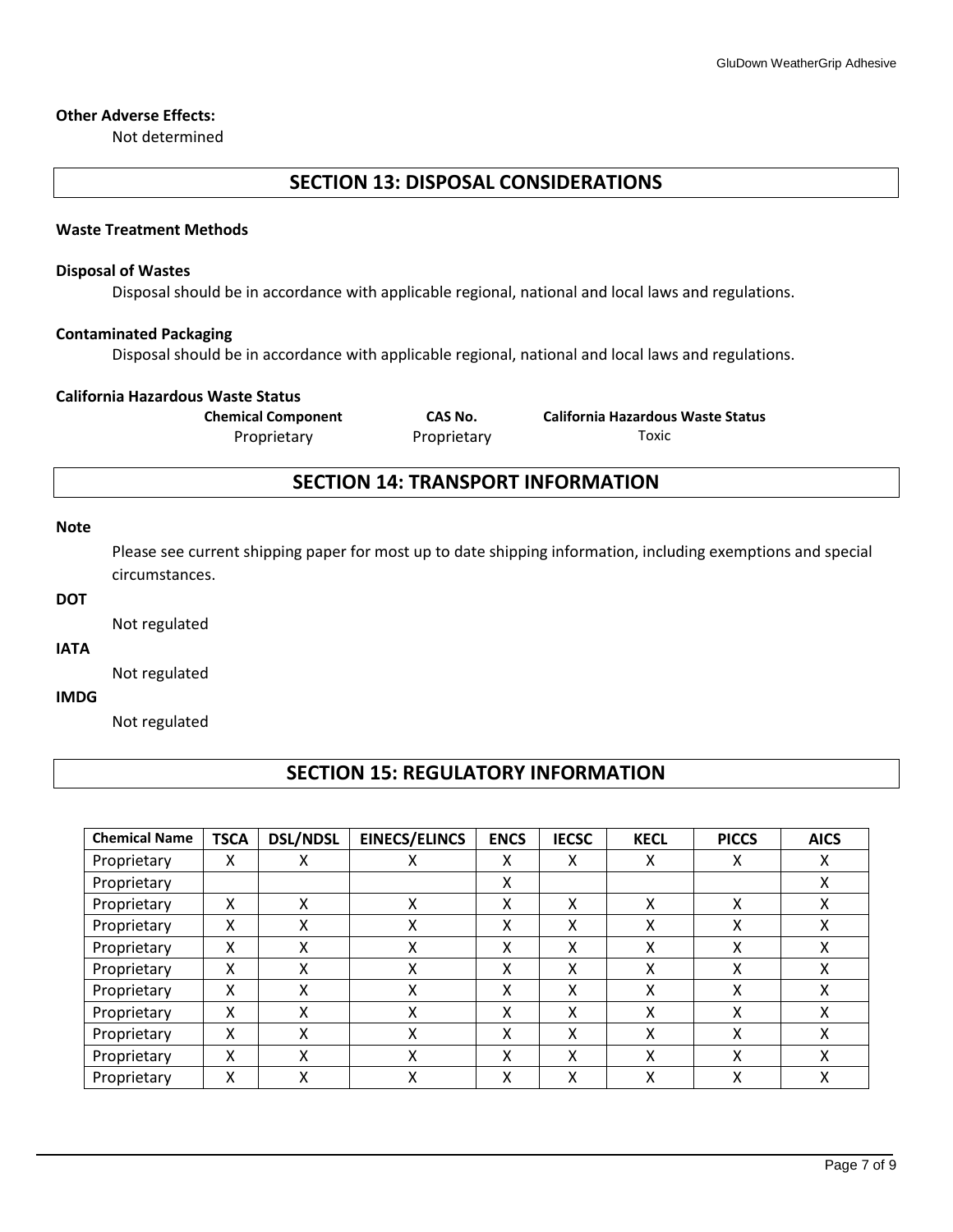### **Legend:**

TSCA - United States Toxic Substances Control Act Section 8(b) Inventory

DSL/NDSL - Canadian Domestic Substances List/Non-Domestic Substances List

EINECS/ELINCS - European Inventory of Existing Chemical Substances/European List of Notified Chemical Substances

ENCS - Japan Existing and New Chemical Substances

IECSC - China Inventory of Existing Chemical Substances

KECL - Korean Existing and Evaluated Chemical Substances

PICCS - Philippines Inventory of Chemicals and Chemical Substances

AICS - Australian Inventory of Chemical Substances

### **US Federal Regulations**

### **CERCLA**

This material, as supplied, does not contain any substances regulated as hazardous substances under the Comprehensive Environmental Response Compensation and Liability Act (CERCLA) (40 CFR 302) or the Superfund Amendments and Reauthorization Act (SARA) (40 CFR 355).

### **SARA 311/312 Hazard Categories**

### **Acute Health Hazard:**

 $N<sub>0</sub>$ 

**Chronic Health Hazard:**

Yes

**Fire Hazard:**

No

**Sudden Release of Pressure Hazard:**

# $N<sub>0</sub>$

## **Reactive Hazard:**

No

### **SARA 313**

Section 313 of Title III of the Superfund Amendments and Reauthorization Act of 1986 (SARA). This product does not contain any chemicals which are subject to the reporting requirements of the Act and Title 40 of the Code of Federal Regulations, Part 372

### **CWA (Clean Water Act)**

This product does not contain any substances regulated as pollutants pursuant to the Clean Water Act (40 CFR 122.21 and 40 CFR 122.42)

### **US State Regulations**

### **California Proposition 65**

This product does not contain any Proposition 65 chemicals.

### **US State Right-to-Know Regulations**

| <b>Chemical Name</b> | CAS No.     | <b>New Jersey</b> | <b>Massachusetts</b> | Pennsylvania |
|----------------------|-------------|-------------------|----------------------|--------------|
| Proprietary          | Proprietary |                   |                      |              |